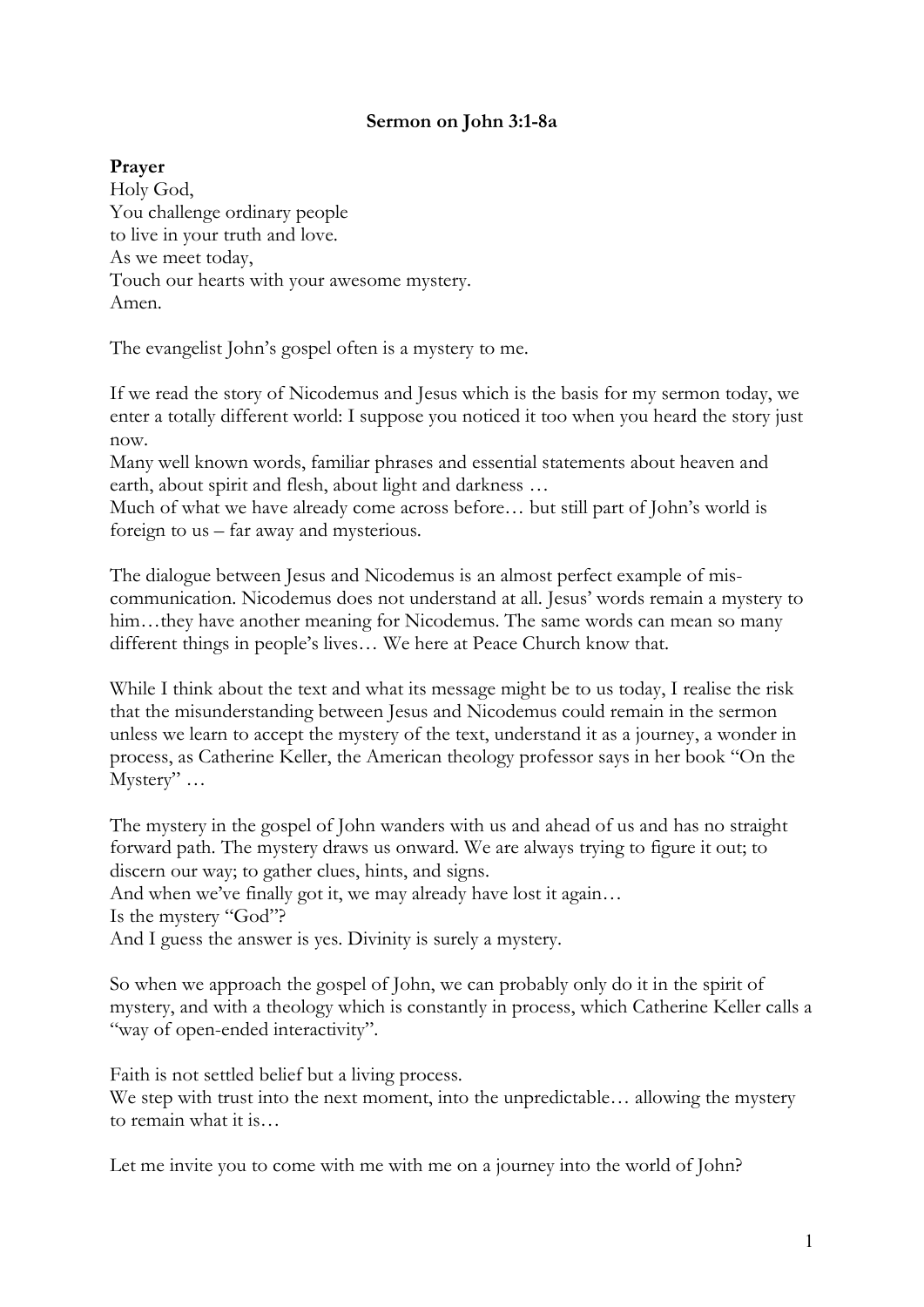We may change in that process... our image of God may change... all may be in the flow of becoming… becoming something new, someone new…

Let us understand meeting God and interpreting biblical texts as a journey. We never stand still. We never remain the same. There are no eternal truths, no predicted answers, but surprises, wonders, mysteries as we journey on…

So let us explore a bit of the mystery of God while we reflect on – John's images of the night, of being born again, and of the wind.

## **The night:**

Nicodemus comes to Jesus in the night.

A Pharisee. A counsellor. A leader of the Jews.

A person who usually lives and acts in the light of the day. Who leads and copes and organizes… Who knows and is expected to know where things come from and where they go.

But this night is special. Mysterious...

A representative of the "grey gentlemen" who normally "administers" daytime and logic and even business… is looking for something that he cannot possibly find in the light of the day… within the framework of what can be explained and what is normal and can be measured.

And I suspect he chooses the night in the first place - not because he does not want people to recognise him, not because he wants to stay anonymous.

Not because he wants to keep it a secret that he, an established theologian and an official of religion tries to get into contact with this unestablished, mysterious stranger whose life and teaching are somewhere beyond law and order…

I think Nicodemus probably chooses the night, because night is the only appropriate atmosphere to possibly get close to what he is looking for. There are gifts present in the darkness and Nicodemus seems at least to sense that. Darkness can be a place of birth and growth: the seed in the ground; the seed in the womb; the seed in our soul… In the dark lie possibilities for intimacy, for rest, for healing and revealing. The dark teaches us to rely on senses rather than sight…

…and Nicodemus comes to Jesus in the night.

Nicodemus longs to get to know something from the other side… from the hidden parts, from the wonders of the world, from the surprises of human life, and from the mysteries of God.

Only the night gives him the chance to leave the world of facts and enter the mystery, the unknown and dark, the unconscious and emotional and changeable side of human life.

Nicodemus who knows everything about the day and the daylight, Nicodemus the scholar and teacher wants to discover what's beyond… - and searches in the night.

There he might hope to find new perspectives, expects his horizon to widen and his thinking to enter the unknown spaces…

He might have always had a feeling for the mystery and the wonder of the night, a perception for its depth and different nature… He is captured by its magic... Drawn towards it – and decides to visit Jesus in the night.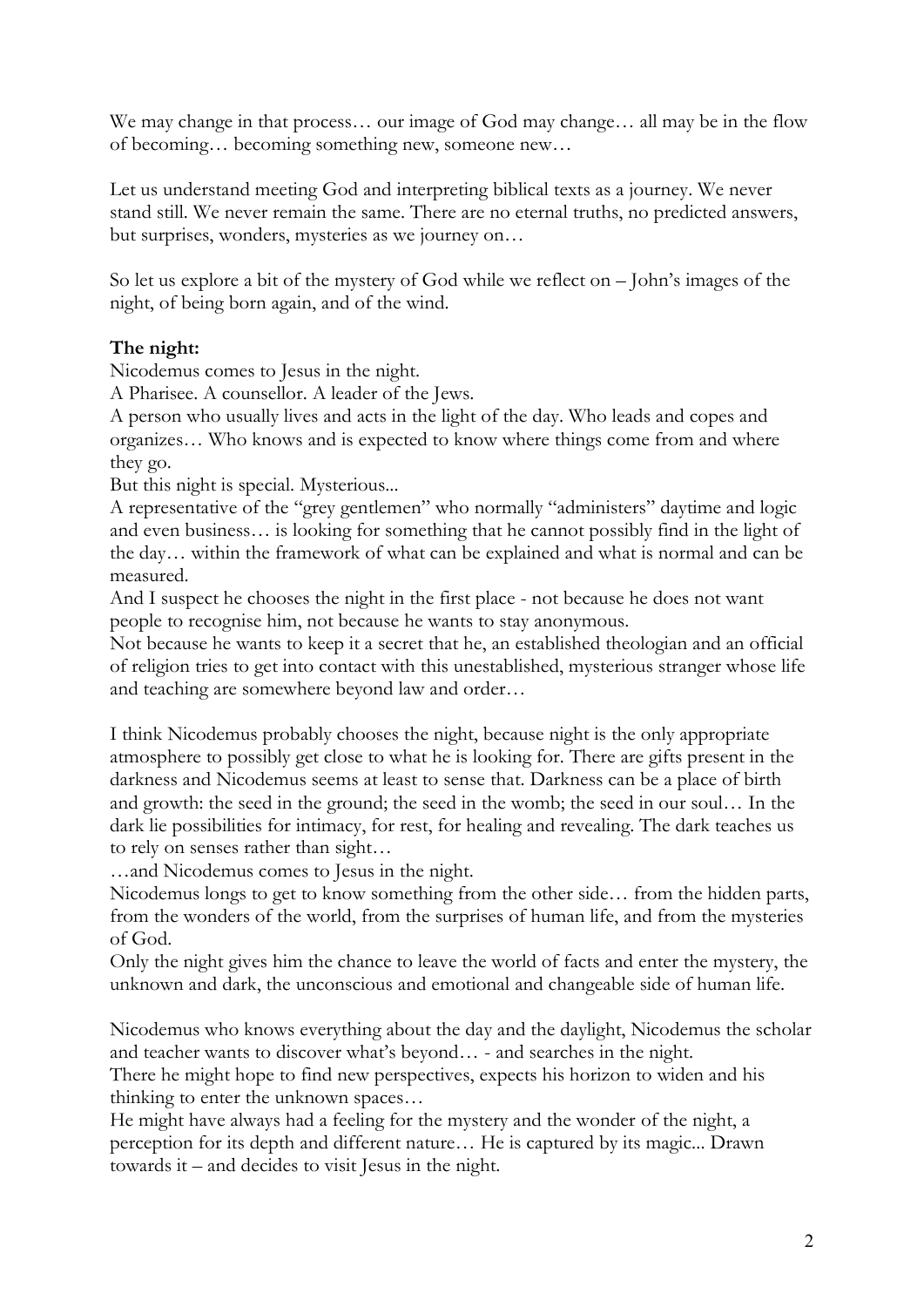## **Being born again:**

Out of the logic of daylight Nicodemus asks: How can anyone be born again? After having grown old? Can one enter a second time the mother's womb and be born again? How on earth can everything just start from the beginning again?

Nicodemus doesn't believe being born again is at all possible. He thinks it would be a step back in time – and rationally of course impossible.

Nicodemus does not understand that he is in fact asked to go **back** in terms of go **beyond**… to enter somewhere he has never before been. That he is not expected to step back into his physical past but enter new spaces which he'd never before thought of. And understandably Nicodemus finds it hard to understand.

Jesus' answer shows him that here and now two different worlds come together, touch, even clash… because there is a difference between them like day and night. Jesus clarifies the conversation as far as possible:

Being born again, being born from above does not mean that one is born again of the flesh. The initial, natural birth of course is and stays natural; and it is the essential condition for all being born again and anew!

To be born means: to come to the world.

And to be born again, means: to enter the world again…. differently… see it with new eyes, receive it with a new spirit, and be an altogether different person, a renewed human being in God's creation. Being on the mystery, as Catherine Keller calls it…

## **The wind:**

Nicodemus insists on asking how that can all happen…

and Jesus continues giving Nicodemus answers:

the wind – in Hebrew and in Greek is exactly the same word as is used for spirit - …; the wind blows wherever it chooses.

You can feel it.

But you'll never manage to get hold of it.

And you never know where it comes from and where it goes.

Nicodemus had approached Jesus saying: Rabbi, we know that you are a teacher who has come from God…

Nicodemus thought he knew… And now Jesus admits that he himself doesn't know. That in fact nobody knows.

That there is a big mystery surrounding God and God's spirit… the human knowledge of God's unfathomable being and acting.

Nobody would ever really get hold of God's spirit.

Knowing that is part of our Christian faith, it is part of the journey of life with God... And of course, it is a challenge for theology:

to admit the limits to all scientific efforts; to accept the pointlessness of so many attempts to try to order and regulate the divine… to store it in fixed forms and control it.

Calling God a mystery does not at all mean that God can't be experienced.

The wind does blow!

You cannot miss it.

But it takes more than the logic of the daylight to realise and notice it. Conversations in the night might be necessary…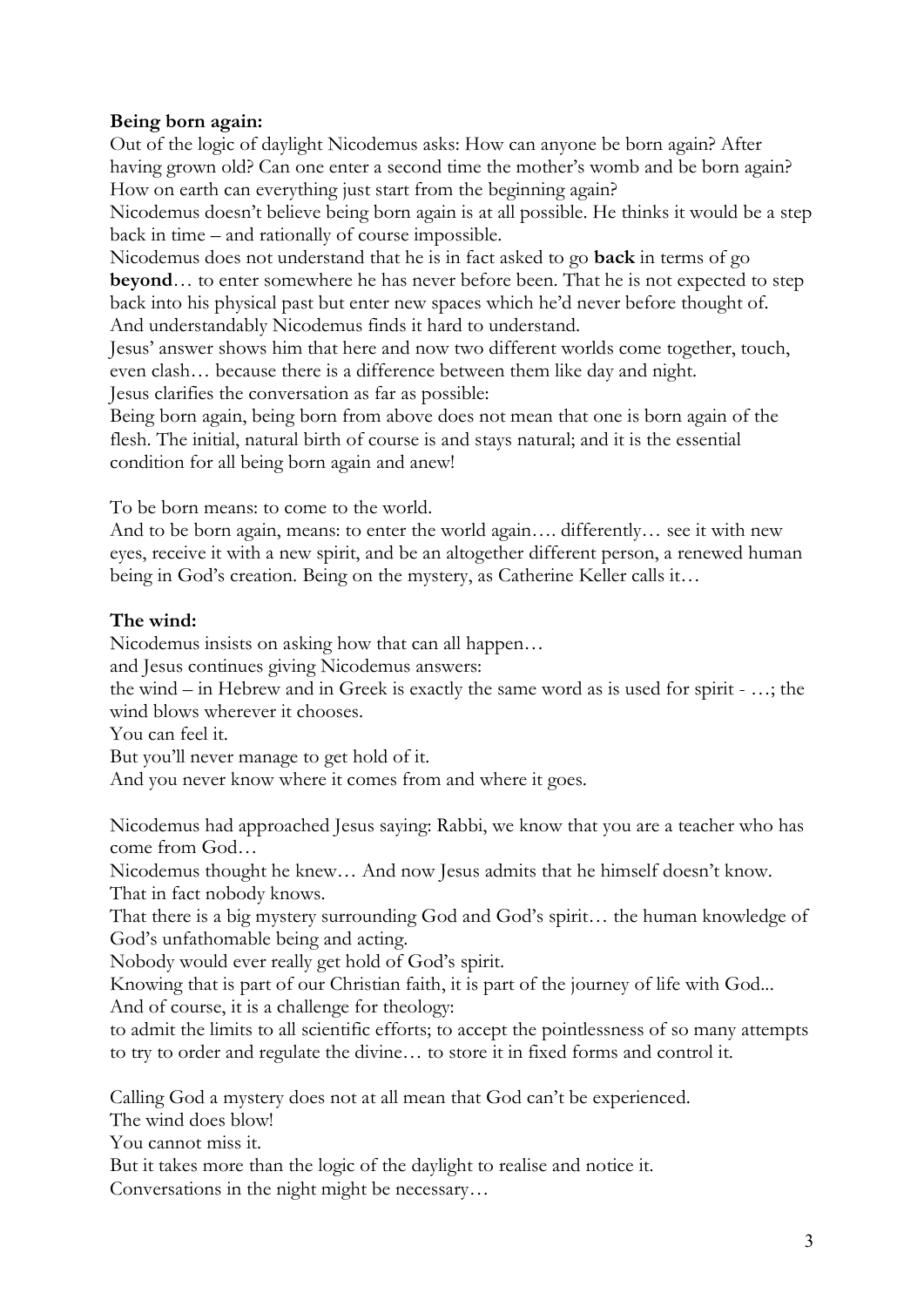Visions in the night. The wind blows… Something happens. Here and now. It has got to do with us, our lives, our time, our reality. The wind blows. The spirit is at work… But not we decide. It is the wind itself. Being born again cannot be made or forced to come about by us. It is not we who produce it. The wind simply comes to us – like a tender rain in spring – or like a heavy storm – or like the birth of a child… That may be difficult to accept: for  $me$  – for  $you$  – for a generation like ours who is used to being in charge and is always heading for ultimate control.

The misunderstanding between Jesus and Nicodemus reaches its climax in Nicodemus' persistent question:

how – how on earth can that be?

Nicodemus clearly shows his willingness, his urgent efforts to understand.

As a teacher of the Jews he is longing to see, to grasp, to create, to bring something about, to explain and achieve. Just as many of us do…

Don't we always admire, appreciate and envy those who are successfully working, living and achieving?

Don't the limits that are set for human beings always challenge us to go beyond? Don't we often think we have to enlighten every mystery and unveil every secret? Wheeling and dealing at any cost?

Causing inhumanity and injustice in so many fields…

Just think of the environment and the threat to nature caused by industrial production. The growing unemployment rate. Neglecting community life. Risking peace and justice and human dignity. Just because we want more all the time and we want everything to be better, higher, faster, more efficient and never ending…

Just because we want to be in control: victims of the human delusion that everything could and should be possible – far beyond the limits of what is realistic, human, appropriate, possible and healthy…

According to Nicodemus' story the human desire to always be in control is a sign of the flesh, of being born of the flesh.

And its opposite is the world of the spirit. The mystery…

Logic of the day versus the vision of the night.

And in all that the world of spirit offers a new beginning: from above…

…which means: the possibility to start anew, to be born again, to make all things new out of God's love to the world which cannot be finally understood, achieved or even produced.